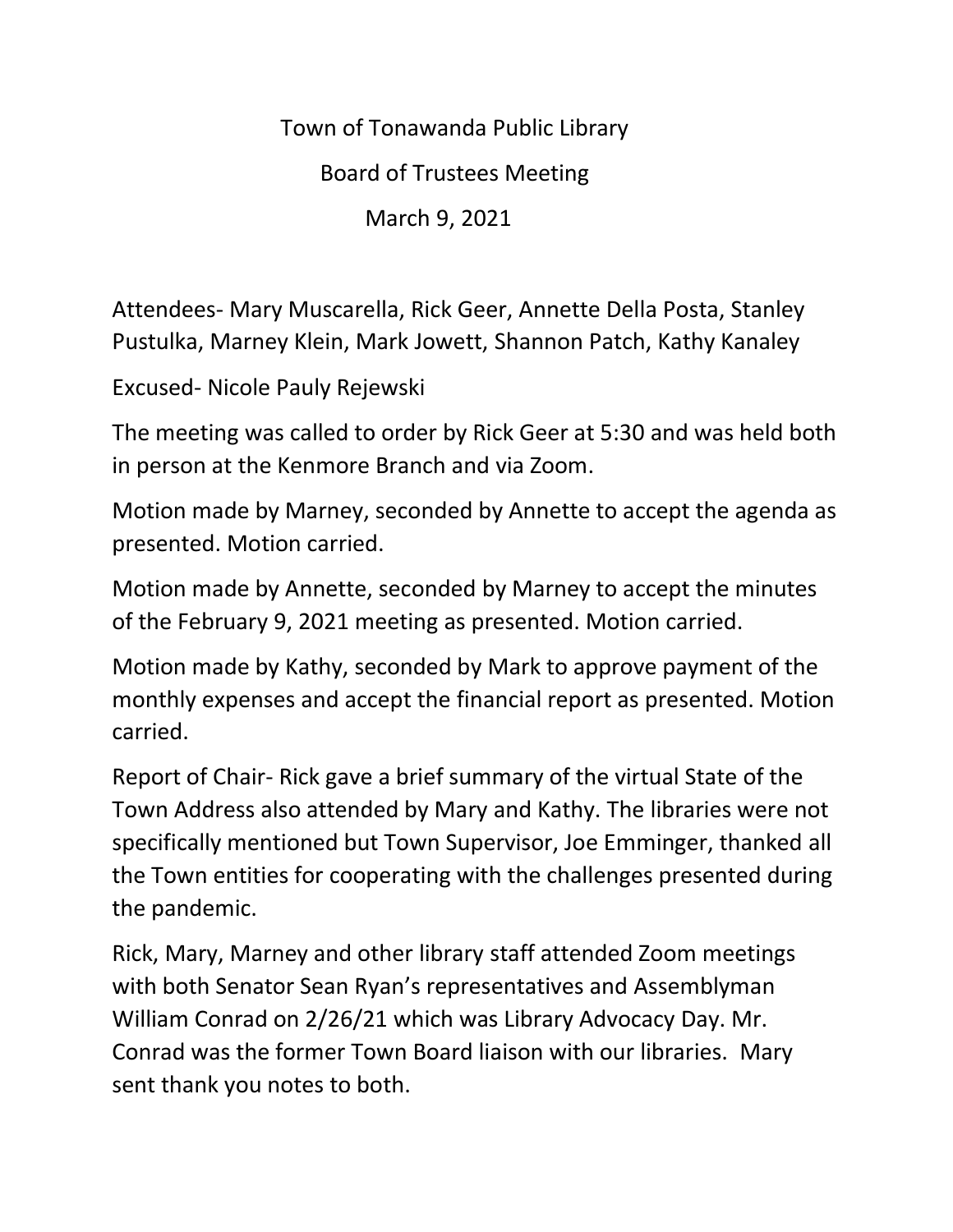Report of the Director-Circulation and visitor stats remain low but there has been a steady increase in programs such as Craft and Carry notably at Kenilworth.

There are plans to bring back the popular Lego Clubs soon.

Hours of operation are working well for staff and patrons. Tutoring sessions are taking place in both libraries. AARP tax preparers are meeting clients at Kenmore by appointments.

Virtual programs remain well attended.

There are no directions yet from Central for our staff to assist patrons who are looking to sign up for the Covid vaccinations.

Mary sent a thank you to the Kenmore Lions Club for their \$100 donation which will be used to buy large print books.

Friends of the Library are planning to have small book sales on site but are not yet taking donation. Donations dropped off at the libraries are taken to the Friends' location as we no longer have storage.

The final report for the NY State Construction Grant has been submitted.

We had a brief discussion about applying for an environmental grant through the Town. Mary will investigate. One idea was to create a rain garden at Kenilworth.

We also discussed the possibility of having reading benches at both locations.

Motion was made by Kathy, seconded by Marney to accept the Town Library 2020 Annual Report. Motion carried.